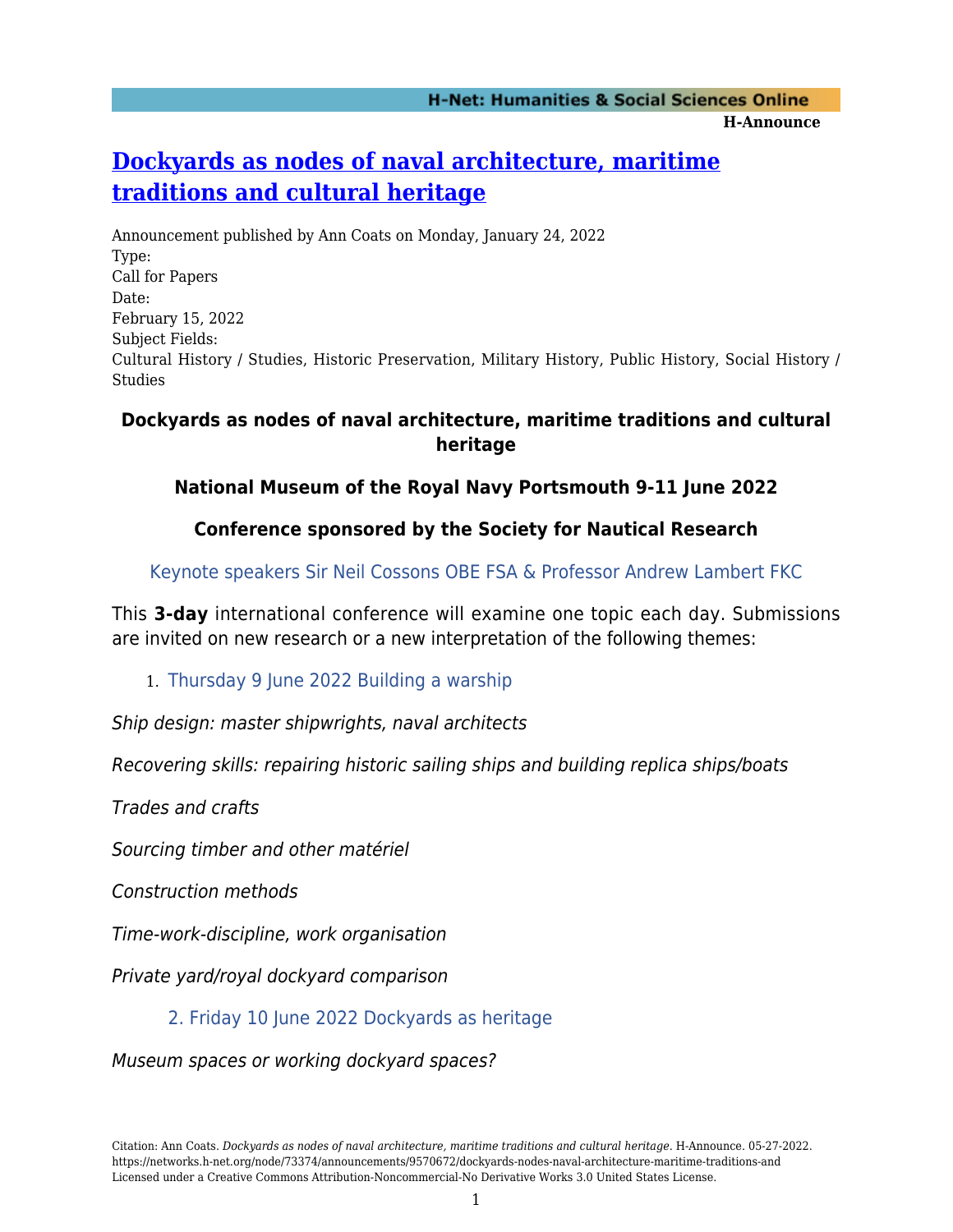# **H-Net: Humanities & Social Sciences Online**

**H-Announce** 

Fossilised or living archive of dockyard structures?

Conservation issues

Tourism: costs and benefits

Repurposed dockyards as exemplars of regeneration

1. Sat 11 June 2022 Dockyards as global hubs and regional centres of maritime culture

Transnational phenomena

Drivers of innovation and technology

Loci of national power projection

Unique urban landscapes

Distinct demographic communities

This hybrid conference will be hosted by a professional virtual conferencing company which will run a rehearsal, so you will know what to expect.

If your proposal is accepted, the NDS will pay travel expenses (but not longhaul flights; if outside Europe your presentation will be livestreamed), your conference fee and lunch, publish it in our Transactions and give you a complimentary copy. Your talk will be 25 minutes. The published paper will be 6–10K words long, required three months after the Conference for editing.

Please send your title, the applicable theme, a 300-word synopsis, a 100-word biography and any queries by *15 February 2021* to Dr Ann Coats [avcoatsndschair@gmail.com](mailto:avcoatsndschair@gmail.com)

The full call is at <https://navaldockyards.org/conferences/>

The conference is organised by the Naval Dockyards Society

Web:<https://navaldockyards.org/>

Facebook: NavalDockyardsSociety